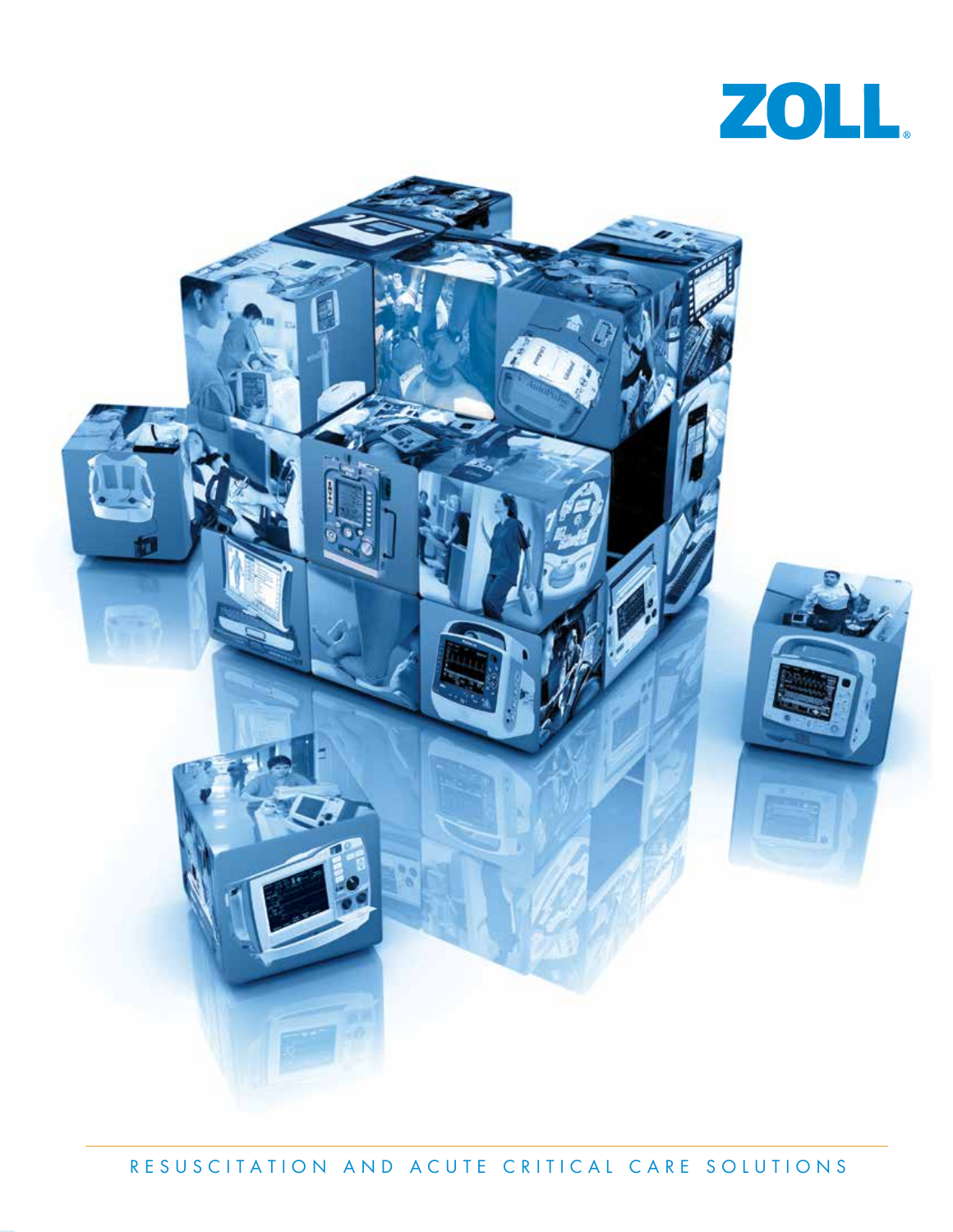# On the Forefront of Resuscitation and Acute Critical Care

# A Legacy of Excellence



*In 1980, Paul M. Zoll, MD, cofounded ZOLL Medical. His seminal work in electrophysiology,* 

*internal and external defibrillation, cardioversion, and external pacing provided the foundation for the company.* 

*Dr. Zoll was a practicing physician throughout his life, with a reputation* 



*for dedication and careful attention to his patients. Today, the company culture remains centered on new technology and improvements in care in the tradition of its namesake.*

ZOLL is focused on improving patient outcomes with novel resuscitation and acute critical care technology. Through our family of products, we offer the most integrated system of resuscitation solutions, as well as complementary products and services to provide data integration and management.

Hospitals, emergency medical services (EMS), and lay people across the globe use ZOLL professional defibrillators and automated external defibrillators (AEDs) every day to treat sudden cardiac arrest. Our comprehensive product portfolio also includes the world's only wearable defibrillator, a revolutionary automated cardiopulmonary resuscitation (CPR) device, portable ventilators, intrathoracic pressure regulation (IPR) therapy devices, and a rapid, highly efficient intravascular temperature management system for patients who require therapeutic cooling or warming.

### Maximizing Innovation to Save More Lives

Since our founding, ZOLL products have embodied innovation and brought new capabilities to the market. ZOLL's CPR technology is a perfect example. Over the last decade, the importance of high-quality CPR to resuscitation success has become clear. Through our Real CPR Help®, CPR Dashboard™, and See-Thru CPR® technologies, ZOLL gives rescuers the tools they need to "maximize the quality of CPR and save more lives," as the American Heart Association CPR quality consensus statement calls for. 1

## Numbers Tell the Story

International leaders in resuscitation science are using ZOLL products to improve outcomes. When first responders in Arizona deployed Real CPR Help in combination with specialized training, the likelihood of a patient surviving cardiac arrest nearly tripled.<sup>2</sup> Recently cleared by the FDA, the ResQCPR™ System has demonstrated similarly impressive results. Cardiac arrest victims treated with the ResQCPR System were 49% more likely to be alive one year after the event than patients treated with conventional manual CPR.<sup>3</sup>



ZOLL is incorporated by the company's co-founders: Dr. Zoll, Leigh Stein, and Thomas Claflin.



ZOLL launches the ZOLL PD 1200™ Pacemaker/ Defibrillator/Monitor, the first to combine pacing and defibrillation in a reliable, easy-to-use, compact unit.

The American Heart Association elevates the importance of non-invasive pacing to the initial treatment of choice for certain serious patient conditions. ZOLL is the market leader for this technology.



1980 1988 1992 1997 2001



ZOLL Launches RescueNet®, the only complete EMS information management system, which helps improve patient care, operational efficiency, and agency compliance.

LifeVest® Wearable Defibrillator receives FDA approval.

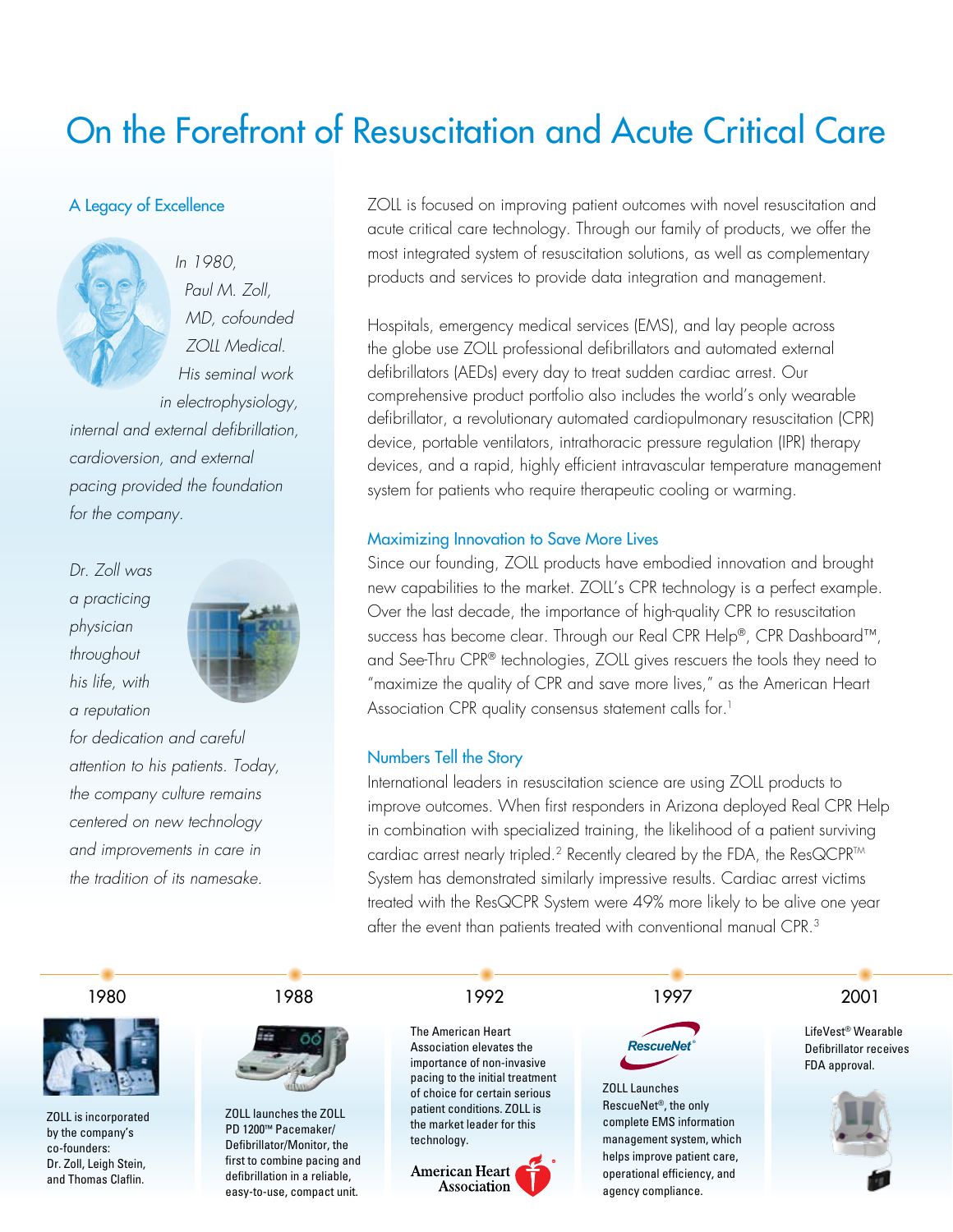# Supporting Every Link in the Chain

From early intervention to post-resuscitation care, our products are designed to work to post-resuscitation care,<br>our products are designed to work<br>together and strengthen the Chain of Survival,<br>that we also<br>the care is delivered inside or regardless of whether care is delivered inside or outside the hospital. At ZOLL, we feel strongly that we also need to address an additional link—data management and analysis. If you can't measure something, you can't improve it. Our data offerings are unmatched. When the first call comes in, EMS systems use RescueNet<sup>®</sup> Navigator to get the crew to the scene as quickly as possible. And when the crisis has passed, RescueNet Code Review enables rescuers to see events as they occurred, providing the ECG, the vital signs, and the depth and rate of compressions for a full post-event analysis of the rescue.

# Distinguished by Financial Strength and Stability

The company employs more than 4,000 employees to market products in more than 140 countries. Throughout ZOLL's first 30 years in business, the company has had consistent management, regularly ending each fiscal year with no debt and substantial assets.

In 2012, ZOLL was acquired by Asahi Kasei Corporation, part of the Asahi Kasei Group. With operations in the material, homes, and health care business sectors, Tokyo-based Asahi Kasei has more than 30,000 employees worldwide and sales of \$17 billion. As part of Asahi Kasei, ZOLL has the opportunity to expedite its ever-expanding global presence.



ZOLL launches the AED Plus® with CPR-D-padz® Electrodes, which enable Real CPR Help®.

# **AsahiKASEI**

Asahi Kasei acquires ZOLL for \$2.2 billion, making it the largest U.S. medical company owned by Asahi Kasei.

2002 2012 2014 2015 2016

With the acquisition of Impact Instrumentation, Inc., ZOLL now offers ventilators and other respiratory care products.



FDA approves ResQCPR™ System: first CPR technology to be approved for increasing survival in adults with nontraumatic out-of-hospital cardiac arrest.

The ZOLL AED 3™ was launched outside of North America.\*